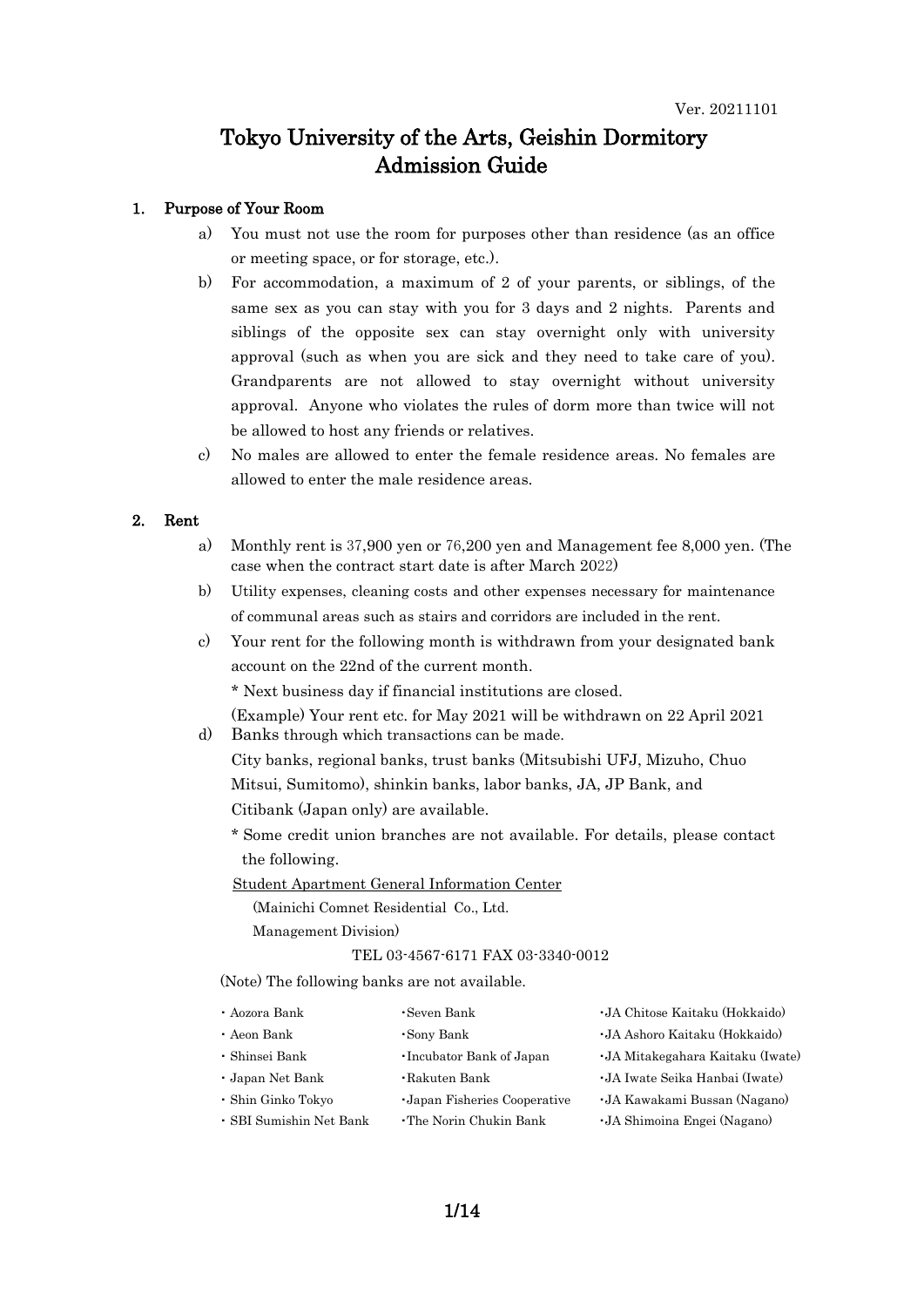- e) If the transaction is not completed by the 22nd of the month, or when the transaction cannot be made due to the financial institution being closed, the transaction must be made to the designated account by the end of the month. In this case, you (the leaseholder) must bear the transaction fee.
- f) Please be aware that you must bear the default charges for failing to pay the rent by the end of the month. You will be charged an extra 14% of the rent plus the costs for any contents-certified mail required.
- g) The rent does not include electricity, water, or gas expenses for your room. Please contact the local electricity, water and gas companies, sign a contract and make the payments to them directly.

\* If you need support regarding the starting procedure, please contact the superintendent or the above contact (MAINICHI COMNET).

- h) If non-payment of rent persists, or payment is late for 2 months or more, your contract may be canceled due to a loss of trust. Even in such a case, you will be required to bear 3 months' worth of rent as a cancellation fee.
- i) Payments made are not refundable under any circumstances.

# 3. Admin Fee (One-Time Payment)

- a) The admin fee (one-time payment) is 45,900 yen or 84,200 yen.
	- The admin fee covers cleaning costs incurred when moving out of the dormitory. Cleaning costs refers to costs incurred for cleaning the room before welcoming the next resident. You will be charged separately for any costs relating to the repair of damage caused, whether accidentally or deliberately, to the walls (wallpaper etc.), the floor (flooring material such as carpet etc.), windows, doors and other fittings, the replacement of lost items, and the disposal of any items left behind.
- b) The admin fee is not refundable under any circumstances regardless of whether you leave the dormitory due to your lease being expired or you leave before your lease expires.

### 4. Parking Lot, Bicycle and Motorcycle Parking Space

- a) The registration fee for a bicycle parking space is 500 yen (tax included).
- b) The use of a bicycle parking space is available through contract and registration. If you wish to use a bicycle parking space, please contact the superintendent. If you use a bicycle parking space without registration, your bicycle will be removed immediately.
- c) There are a maximum of 10 motorcycle parking spaces. The rental fee is 3,300 yen (tax included) per month. The monthly rental fee must be paid even when you do not use it for the whole month.
- d) If you use the parking space, the fee will be withdrawn from your account on the 22nd of the month together with the rent.
- e) The use of a motorcycle parking space is available through contract and registration. If you wish to use the motorcycle parking space, please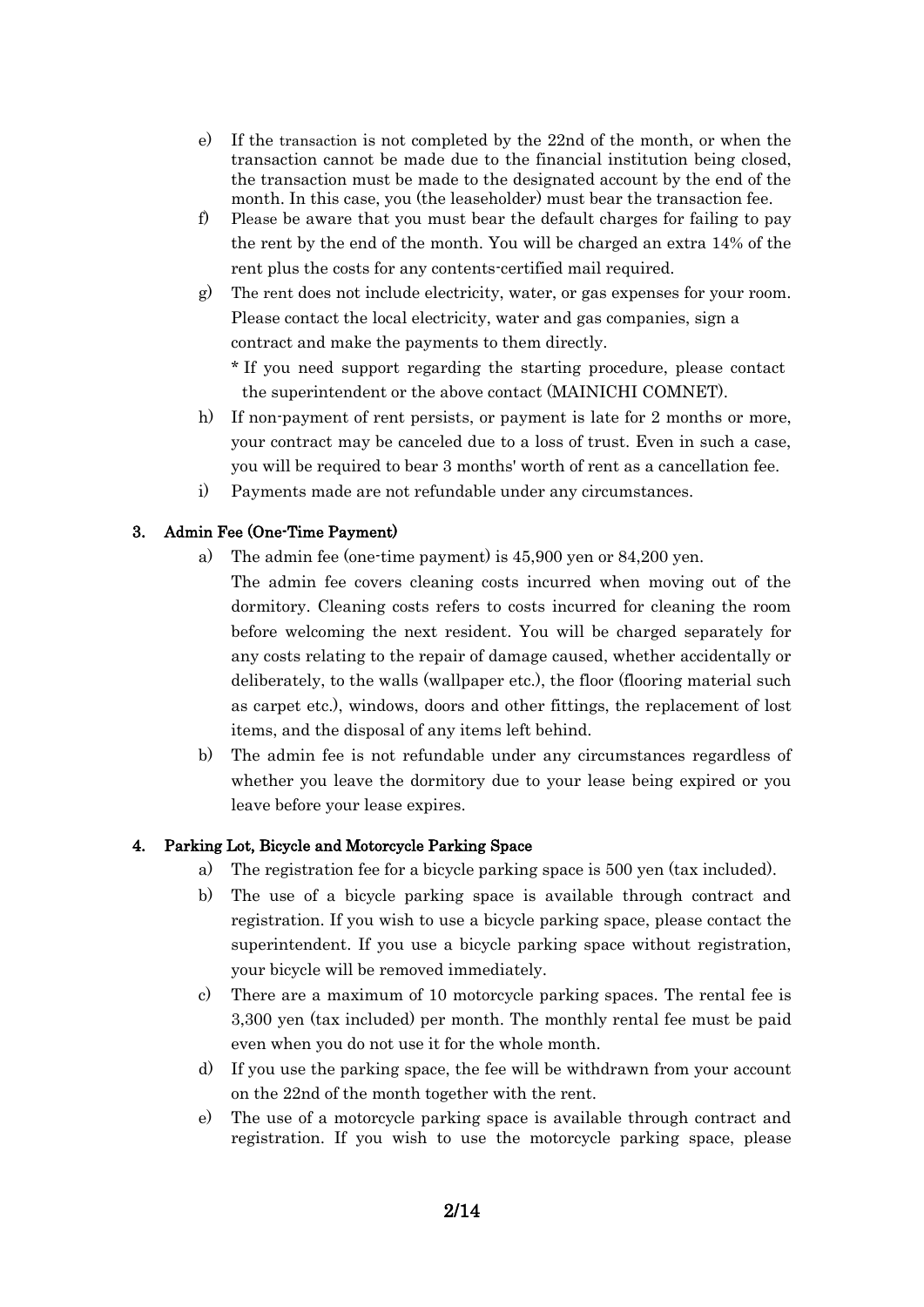contact the superintendent. If you use a motorcycle parking space without registration, your motorcycle will be removed immediately.

- f) You can only have one motorcycle parking space. The space is  $1 \text{ m}$  wide and 2 m long. If you motorcycle does not fit in the space, you cannot use the parking space. You can only enter the parking area from the North gate. Thus, vehicles which cannot pass through this gate cannot use the parking area.
- g) The car park is only for guests. Residents cannot use the car park. If you need to use the car park to unload your artwork or musical instrument, you can use the car park temporarily after obtaining permission from the superintendent. Please move your car after unloading.
- h) You must not leave your bicycle in a space other than the designated parking area. You must not bring your bicycle into the communal areas such as corridors. You must not leave your bicycle on the streets of the surrounding neighborhood. Please leave your bike in the designated spot. This also applies to motorcycles.

### 5. Renewal of the Lease

- a) If you wish to renew the lease, please register to renew it on your account page on the website at least 3 months prior to the expiry date of your current lease.
- b) There is no renewal fee or renewal handling fee.
- c) Please be aware that if you do not submit the renewal confirmation, the day your lease expires is the day you must vacate the room.
- d) We do not guarantee that your lease will be renewed. Repeatedly failing to make the payment of your rent in time, or at all, and disobeying the rules will affect the result of the renewal confirmation.

#### 6. Cosigners

a) To sign a lease, you are required to have a cosigner.

If you are an overseas student and have no cosigner, please contact the International Strategy Division. There is a system available that allows the university to be your cosigner (institution guarantee system). If you use this institution guarantee system, you must join the "Comprehensive Renter's Insurance for Foreign Students Studying in Japan" (insurance premium of 4,000 yen/year, renewed annually). If you do not join this system, you will lose your right to live in the dormitory.

Contact information for "Comprehensive Renter's Insurance for Foreign Students Studying in Japan"

International Strategy Division:

ryugakusei@ml.geidai.ac.jp

Summary of the system:

http://www.jees.or.jp/crifs/index.htm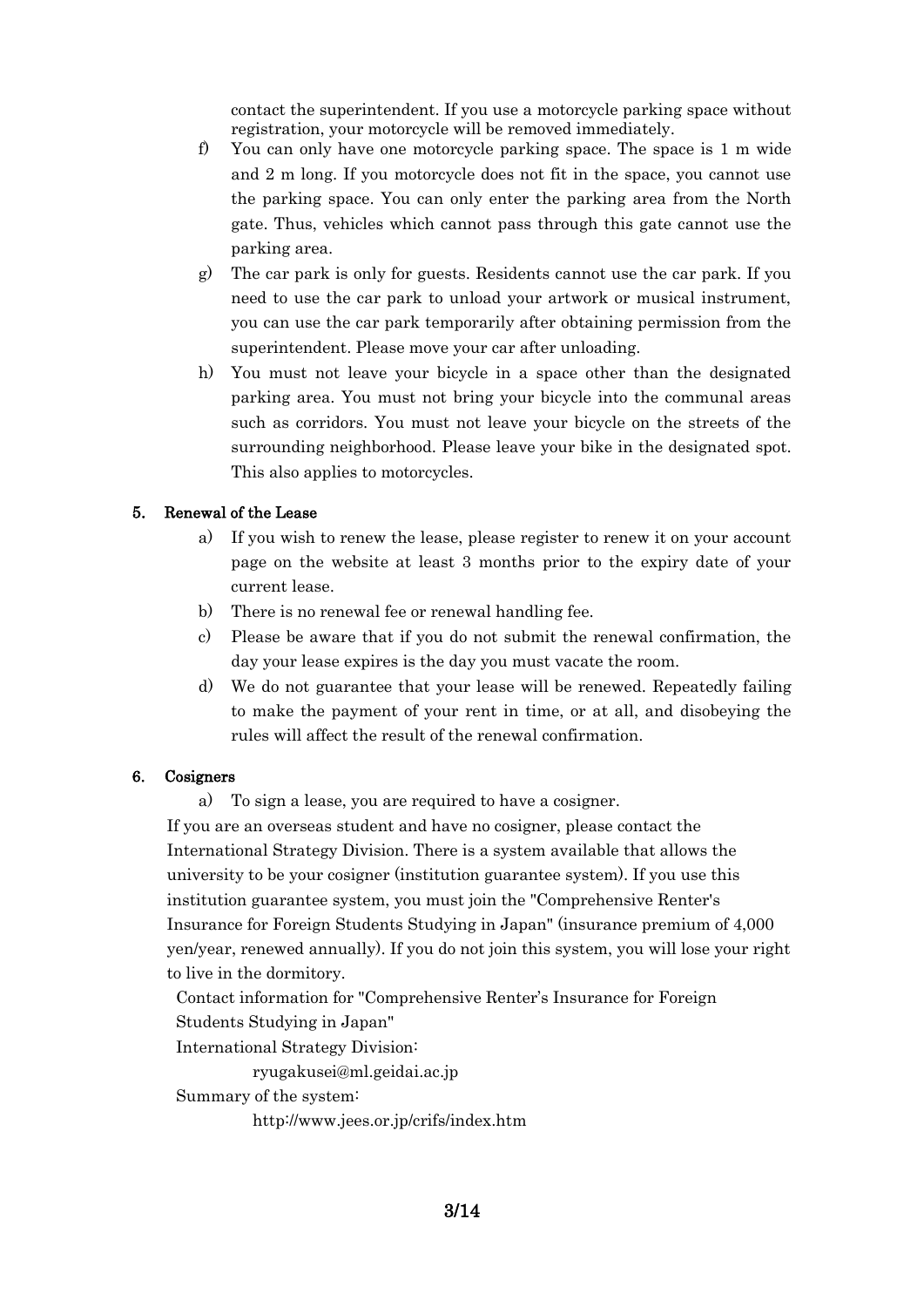#### 7. Fire Insurance

You must join an insurance program prescribed by MAINICHI COMNET. The annual insurance fee is approximately 10,000 yen.

# 8. Cancellation of Lease before its Expiration

- a) If you wish to cancel your lease before it expires, please register a lease cancellation notification on your account page on the website at least 3 months prior to the date on which you want to cancel the lease. If you do not register a lease cancellation notification the cancellation will not be accepted.
- b) If you do not register the lease cancellation notification 3 months prior to the date on which you wish to cancel the lease, you will be required to pay a penalty equivalent to the rent that would be paid if the cancellation date was 3 months later. Please notify MAINICHI COMNET if you wish to cancel your lease.
- c) When you cancel the lease before it expires, your admin fee is still not refundable.

# 9. When Moving In

- a) When you move in, please check the items in each room, and the condition of the interior of the room, and fill out the form on your account page on the website.
- b) We plan to provide dormitory orientation towards the end of March in the moving in period. The date will be posted on the noticeboard in the dormitory. New residents must attend. Please contact MAINICHI COMNET about the date and time you will move in.

# 10. When Moving Out

- a) When you move out, you must arrange for MAINICHI COMNET to inspect your room by the date on which you are planning to move out to ensure that all the items in the room, wallpaper, flooring material, windows, doors, etc. have not been damaged and that none of your belongings have been left behind. You must notify MAINICHI COMNET of the time at which you are planning to move out.
- b) You will be asked to bear any costs necessary to repair any items which have been damaged and any costs necessary to remove your belongings left behind.

# 11. Visitors

- a) Non-residents may visit the dormitory between 9 AM and 10 PM. When visitors enter the dormitory, they must fill in the visitor notebook.
- b) Visitors are expected to have courtesy and consideration for the residents in the communal areas.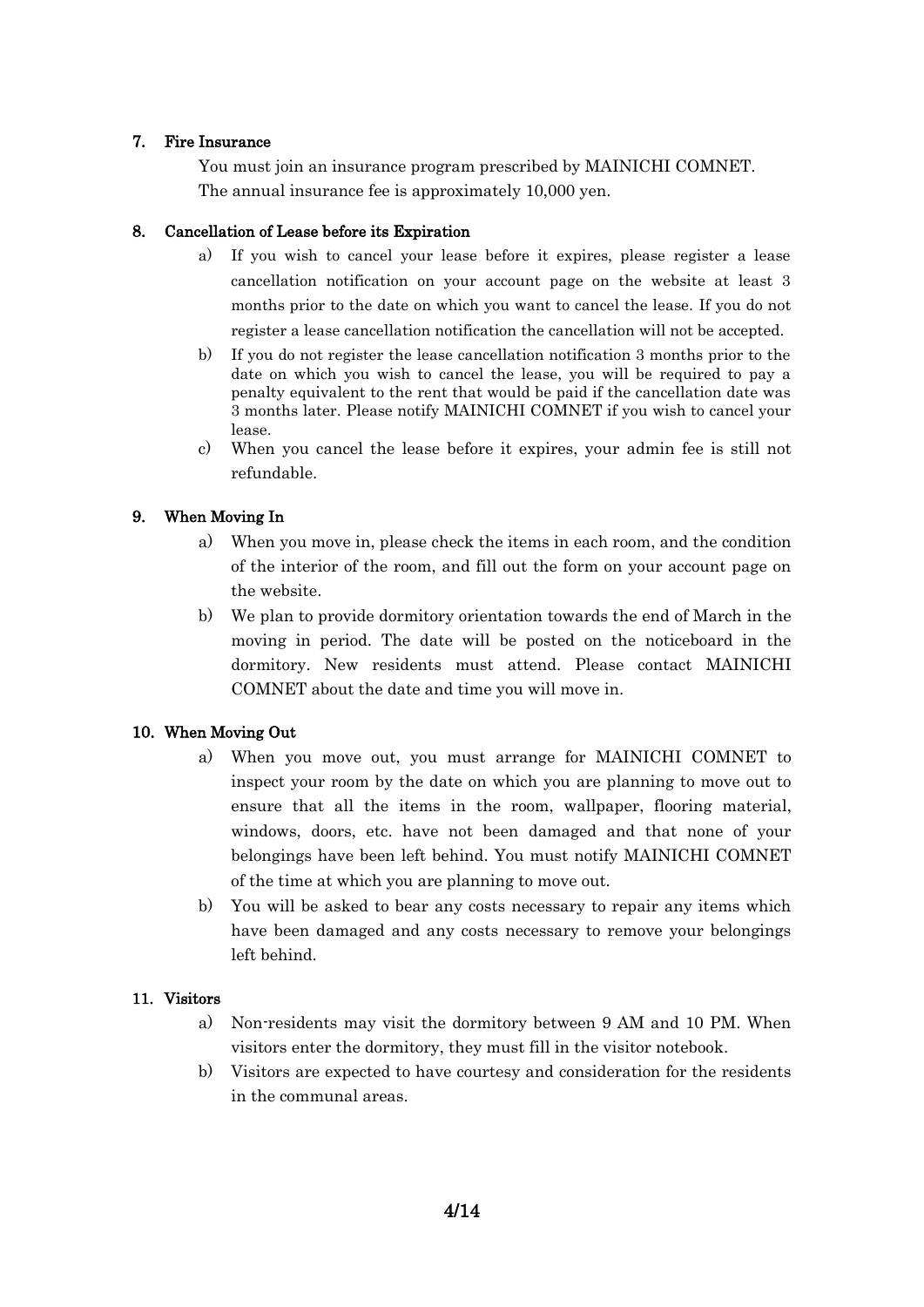# 12. No Smoking

- a) On the premises, smoking is prohibited except in the designated smoking areas.
- b) Smoking is prohibited in your room, balcony, and outdoor areas on the premises. Smoking is only allowed in the smoking areas.

# 13. Consumption of Alcohol

- a) Consumption of alcohol is only permitted in your own room. Consumption of alcohol is prohibited in the communal areas.
- b) Even in your own room, consumption of alcohol is prohibited for individuals under the age of 20 years.
- c) Please refrain from consuming alcohol with a large group of people in your room, making loud noise which may disturb others.
- d) Consumption of alcohol may be permitted temporarily for events and parties organized by the university and MAINICHI COMNET.

## 14. Putting out Garbage

- a) Following the rules set and distributed by Adachi ward, separate the combustible, incombustible and recyclable garbage, and put them out at the designated time/date and place. Do not put your garbage in the garbage bins in the communal areas.
- b) If you do not separate the garbage, it will not be collected by the garbage collector.
- c) If you breach the rules repeatedly, you may be asked to move out from the dormitory.
- d) If you need to put out large garbage, please contact the superintendent, follow their instructions responsibly and act accordingly. You must bear the cost incurred.
- e) When you move out, the superintendent checks whether large garbage is put out in an appropriate manner.
- f) Dumping large garbage in an inappropriate manner is prohibited by law. If you put out large garbage illegally, you may be asked to move out from the dormitory.

### 15. Fire Safety

- a) In principle, the use of candles and incense, which may be the cause of a fire, is prohibited within the dormitory. Whether deliberately or accidentally, if you cause damage to the building, room, or items in your room through fire (including a small incident), you must bear any costs necessary for repair, partly or entirely.
- b) Cooking using a fire source other than the built in equipment (IH cooking heater) is prohibited in the room.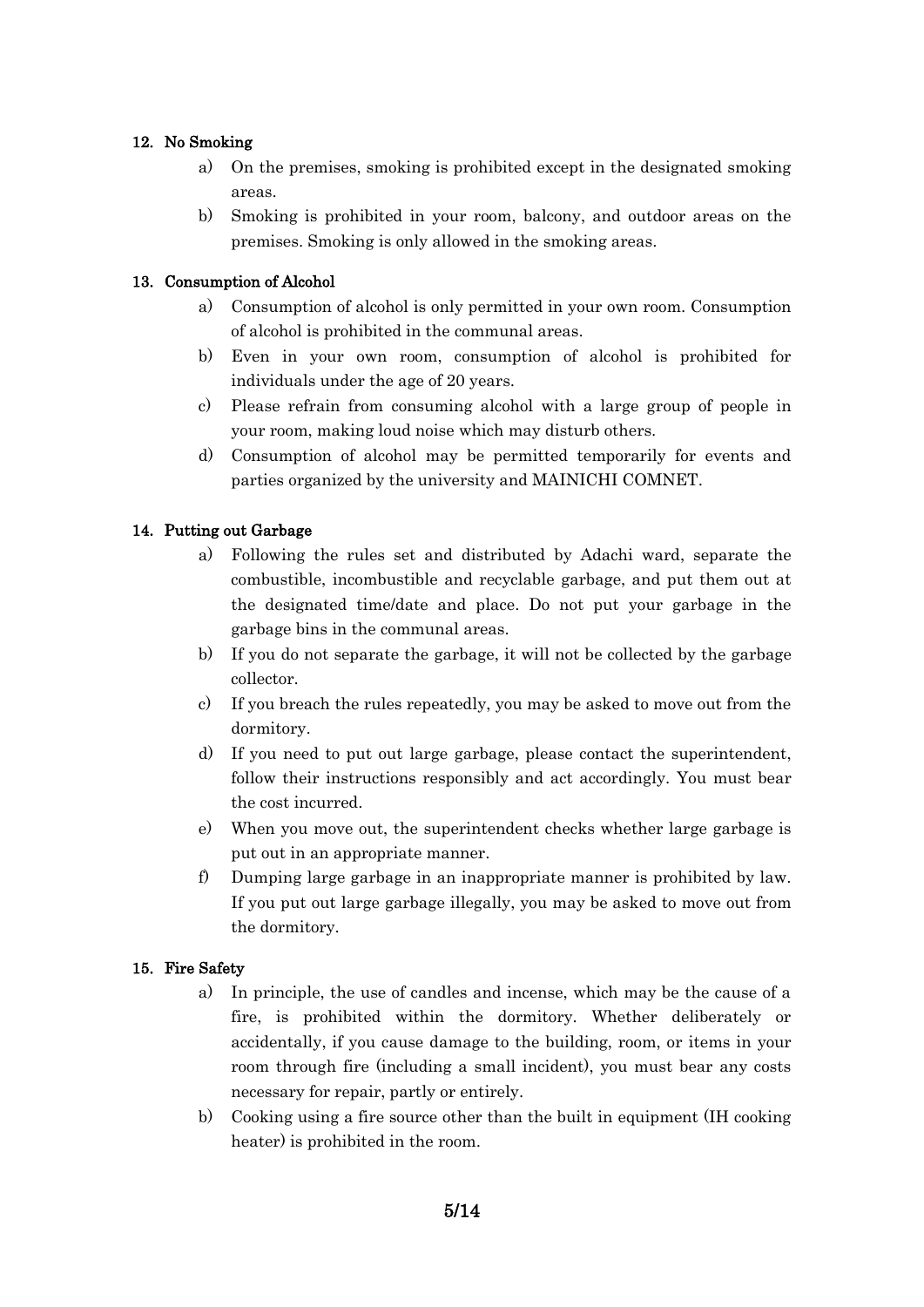c) Making a bonfire or using fireworks on the premises is prohibited.

## 16. Rental Items and Linen

- a) If you wish to rent some items or linen, please contact the superintendent.
- b) If you wish to hire any items to be used in your room, please transfer the payment to the designated account and complete the necessary procedure with MAINICHI COMNET before the day on which you wish to use the items.
- c) There are 7 linen items you can rent: quilts, thin quilts, bed pads, pillows, quilt covers, sheets, and pillow cases. At the superintendent's office, you can normally exchange your used quilt covers, sheets and pillow cases with fresh ones on the 1st and the 15th of the month. The fee is 2,680 yen (exclusive of tax) per month. The payment must be made to the designated account of Toyo Jitsugyo Co., Ltd. For details, contact the superintendent.
- d) Please return all rental items by or within the designated time. If you fail to return any items on time, you will be required to pay a penalty.
- e) Please use all the rental items with care. If you damage or lose any of the rental items, whether deliberately or accidentally, you will be required to pay any costs necessary for repair or replacement.
- f) It is prohibited to sublease the rental items to a third party.

# 17. Baggage Claim and Delivery/Letter Box

- a) At the superintendent's office, we do not keep items delivered to you in your absence.
- b) Please clear your mail box at least once a day and throw out junk mail in the designated trash box.
- c) If you have an item delivered, the notification will be displayed on the machine at the communal entrance or your own intercom. Please take the delivered item immediately. It is prohibited to use the delivery box as storage.
- d) If you leave a delivered item in the delivery box long enough for it to become rotten or moldy, leading to damage or stains, you will be required to bear any costs necessary to bring the box back to the normal condition.

# 18. Management of the Room

- a) It is your responsibility to keep the room clean and the provided items clean. Please keep the room hygienic.
- b) Please ventilate your room by opening the windows and closet doors occasionally in order to keep it free of mold, condensation, and pests.
- c) It is your responsibility to keep the room mold free. If you fail to do so, you will be required to cover any costs necessary for sanitizing the room. Please ventilate the room thoroughly. If the room still becomes moldy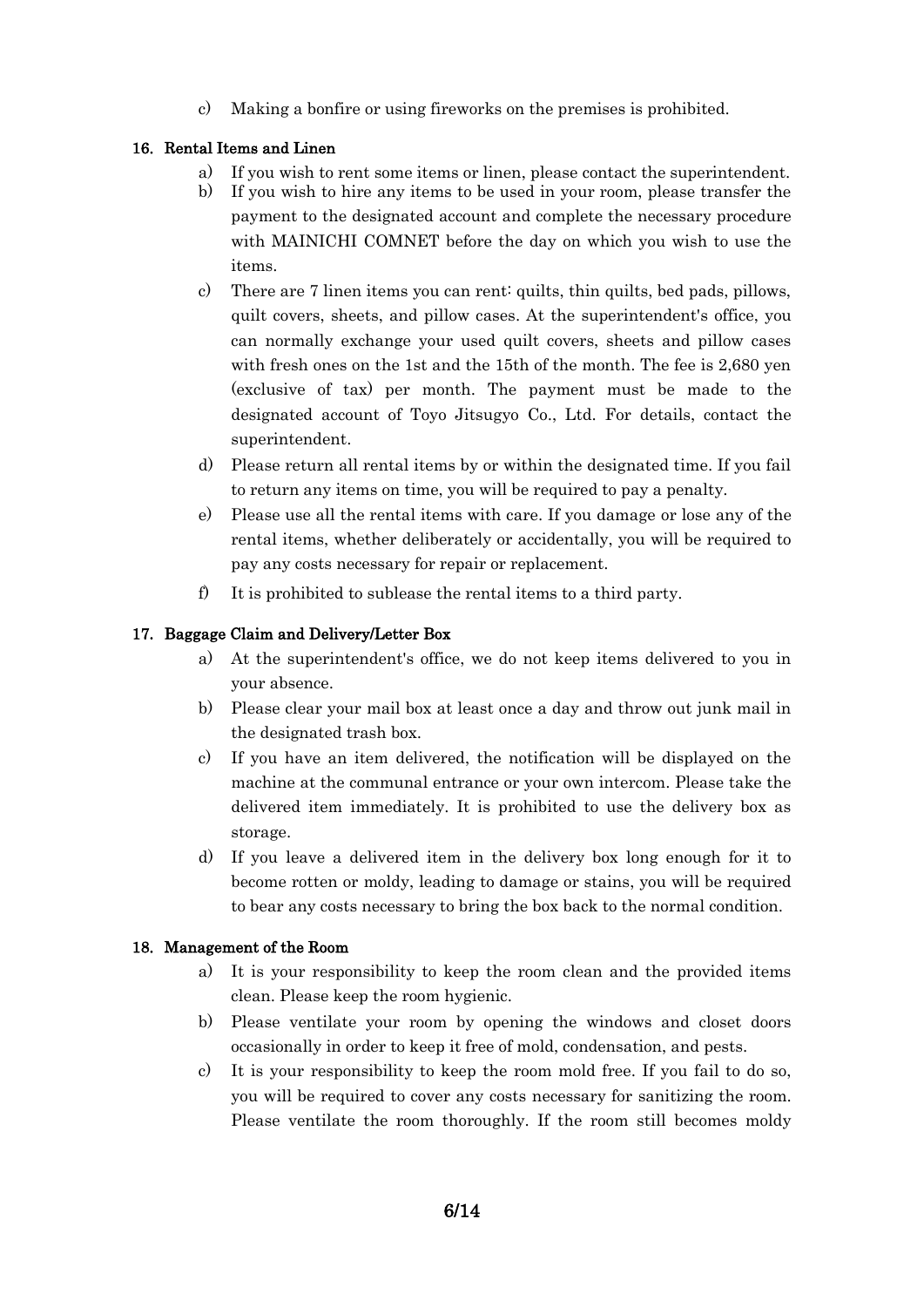despite your efforts to ventilate it regularly, please notify the superintendent.

Each room has a 24 hour ventilation system. Please do not turn off the 24 hour ventilation system as it is a legal requirement. \* Building Standards Act, put into effect on July 1st 2003.

- d) Please do not keep garbage in your room. Put the garbage out on the designated day of the week. Leaving garbage in your room may result in an infestation of cockroaches or other pests. If your room becomes infested with cockroaches or other pests as a result of your neglect, you will be required to cover any costs necessary for sanitizing the room.
- e) You must not leave garbage on your balcony. Put the garbage out in the garbage collection point.
- f) Please do not stick stickers and/or posters, or place hooks on the walls and ceiling. The use of nails on the walls and ceiling is prohibited. If you use an excessive number of thumbtacks and hooks on the walls, we may need to replace the wallpaper. In that case, you will be required to cover the cost.
- g) Renovation of the room is prohibited.
- h) If you wish to place a washing machine in your room, take caution so as not to allow water to leak. Please clean the drain outlet regularly. You will be liable for accidents and damages related to water leakage.
- i) If your room is a Type B room (with soundproof room), please shut the entrance door and sash doors while the room is in use.
- j) If you are placing a washing machine in the designated spot of your room, you must use commercially available vibration control rubber etc. for noise control.

### 19. Restroom

- a) Do not flush down anything other than toilet paper. Doing so may result in malfunction, blocking of the pipe, or may be the cause of an unpleasant smell. It is prohibited to flush down sanitary goods, kitchen paper, and tissues.
- b) For hygienic reasons, please clean the toilet regularly.
- c) If you block the pipe, whether accidentally or deliberately, you will be required to cover any costs necessary to fix the blockage.

#### 20. When You Leave the Room

a) When you leave the room, please turn off all the electrical appliances. Especially remember to turn off the air conditioner and IH heater (kitchen cooker).

\* Even if you forget to turn them off, we will not enter your room to turn them off if asked, unless it is an emergency.

b) Do not leave the tap running or the windows open when you leave the room. You will be required to cover any necessary costs if a water leak etc. occurs as a result.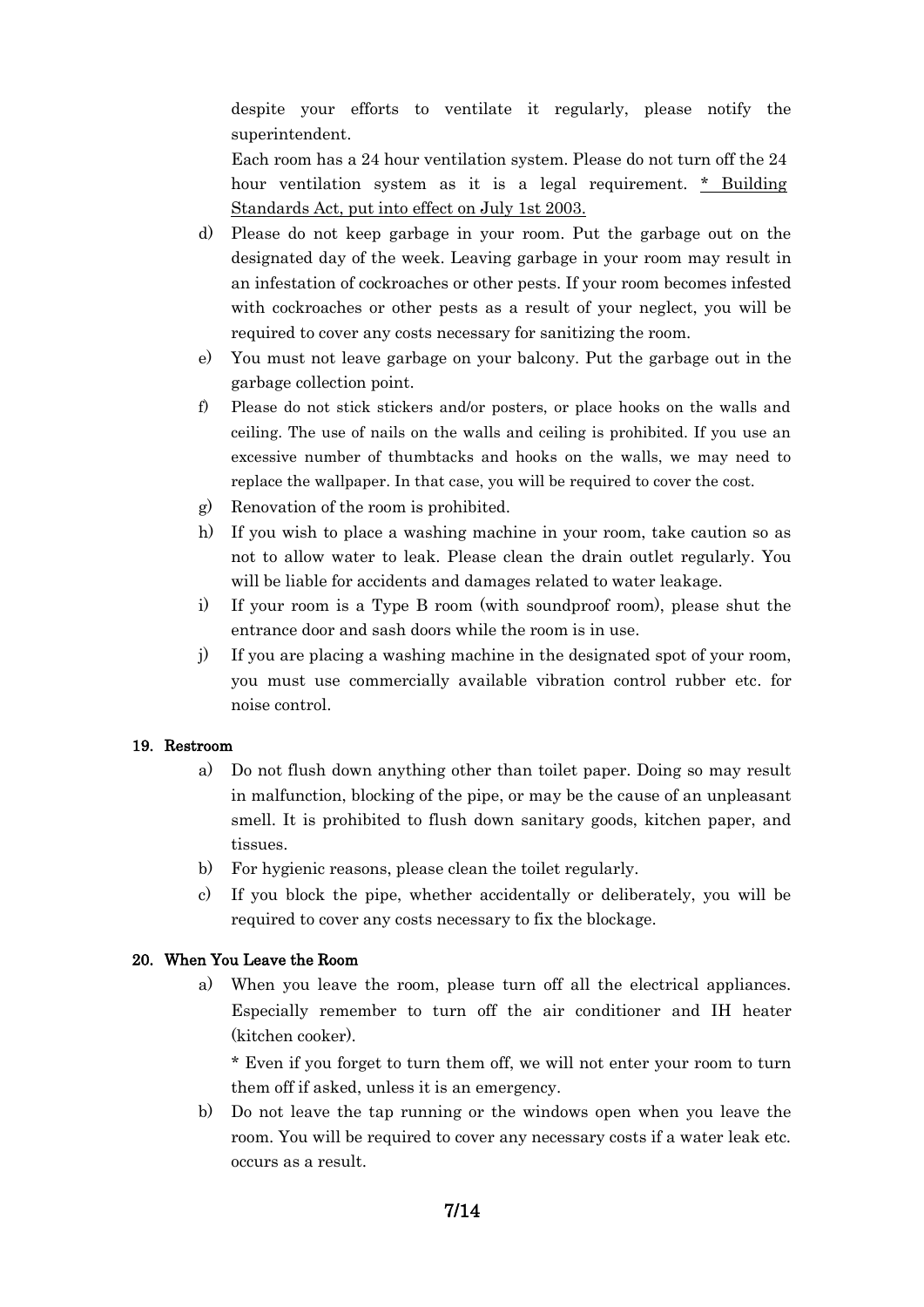- c) If you will not be leaving your room for 3 days or more, or if you are not returning to the room for 3 days or more, please notify the superintendent. If you do not notify the superintendent, and do not leave or return for 3 days or more, we may enter your room for safety reasons. Depending on the situation, we will contact your family or university.
- d) If you are not returning to the dormitory for a long period of time, please arrange the payment of your rent etc. (automatic transaction) to be transferred on time.

# 21. Disaster and Crime Prevention

- a) When you leave your room, make sure that you lock it and that any fire sources are turned off.
- b) When you use the kitchen, be careful with the use of fire.
- c) The management company regularly conducts an inspection for the smoke detectors, drain pipes, and other facilities. You will be notified of the time and date for the regular inspections. If you are not present, the inspector will enter your room and inspect the facilities in your absence.
- d) Apart from the inspections, we may enter your room without your permission when there is water leaking to the room below, noise or an unpleasant smell is affecting the surrounding area, or in case of emergency.
- e) Please cooperate with MAINICHI COMNET for other fire and disaster prevention, facility inspection, training, maintenance, and instruction.

### 22. Bulletin Board and Other Important Information

- a) Please see the bulletin board on the 1st floor for important information and inspection schedules. Make sure that you check the bulletin board regularly.
- b) Documents which contain important information and delivery notifications will be put in your letterbox. Make sure that you check your letterbox daily.
- c) There is digital signage at the superintendent's office on the 1st floor. In the case of a natural disaster, there will be an emergency announcement from the local council on the digital signage, and in some cases a notification cannot be placed in your letterbox in time, so please check it for yourself. Information other than emergency information may also be distributed via the digital signage.

### 23. Communal Facilities

a) Performance Area

Found on the south side of the 1st floor, the 145 m<sup>2</sup> performance area can be used between 8 AM and 10 PM. It is equipped with a movable stage, spotlights and so on, allowing salon concerts to be held for local residents. As well as music concerts, projectors and screens are also available,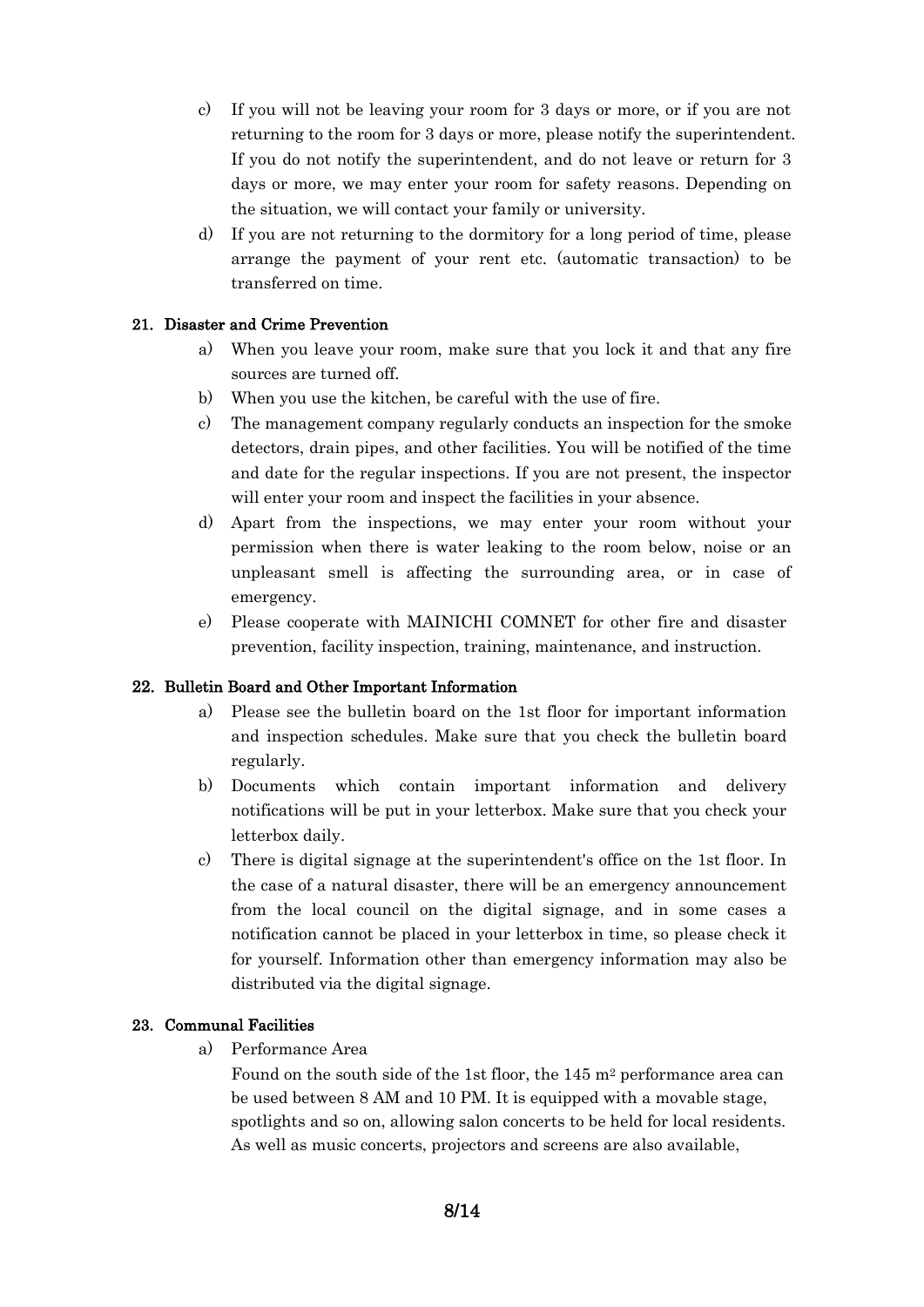various different art exhibitions can be held. When it is not used for events, there are tables and chairs for students to use as a meeting space.

- Hours: Between 8 AM and 10 PM
	- \* When the performance area is being used for an event, the time available will be limited.
- Making a reservation: If you wish to use the performance area for an event, you will be required to make a reservation.

Reservations must be made from a week to a month prior to the date on which you wish you use the room.

- 1. On the website, select Reservation  $\rightarrow$  University Approval  $\rightarrow$ Permission.
- 2.At the superintendent's office, select Reservation→University Approval→Permission.

Fee: Free

Other: In the performance area, you can only play music or consume alcohol when you have permission from the university. Smoking is prohibited in the performance area. Please read the performance area use guidelines.

#### b) Communal Lounge

On 8 floors from the 2nd floor to the 9th floor, there is a communal lounge  $(16.5 \text{ m}^2)$ . Communication between the students of different floors can take place here. There are chairs and tables.

Hours: Open 24 hours

Please do not disturb the surrounding area by making too much noise late at night.

Making a reservation: No reservation required.

- Others: Smoking and consumption of alcohol are prohibited. Please read the communal lounge use guidelines.
- c) Studios

The dormitory is divided into 4 buildings. Each building has 4 studios. There are 16 studios in total. One of the buildings has darkrooms for photographic studies etc. Outside the building, there is a concrete area and an earth area which you are entitled to use for outdoor productions.

Hours: Open 24 hours Reservation required.

Studios can be hired out to non-residents.

\*For non-residents' use, the hours are between 9 AM and 10 PM (available on Saturdays, Sundays and public holidays).

Making a reservation:

- 1. Online reservation (available 24 hours) (residents only)
- 2. Reservation by phone
- (between 8 AM and 10 PM)
- 3. Reservation at the superintendent's office (between 8 AM and 10 PM)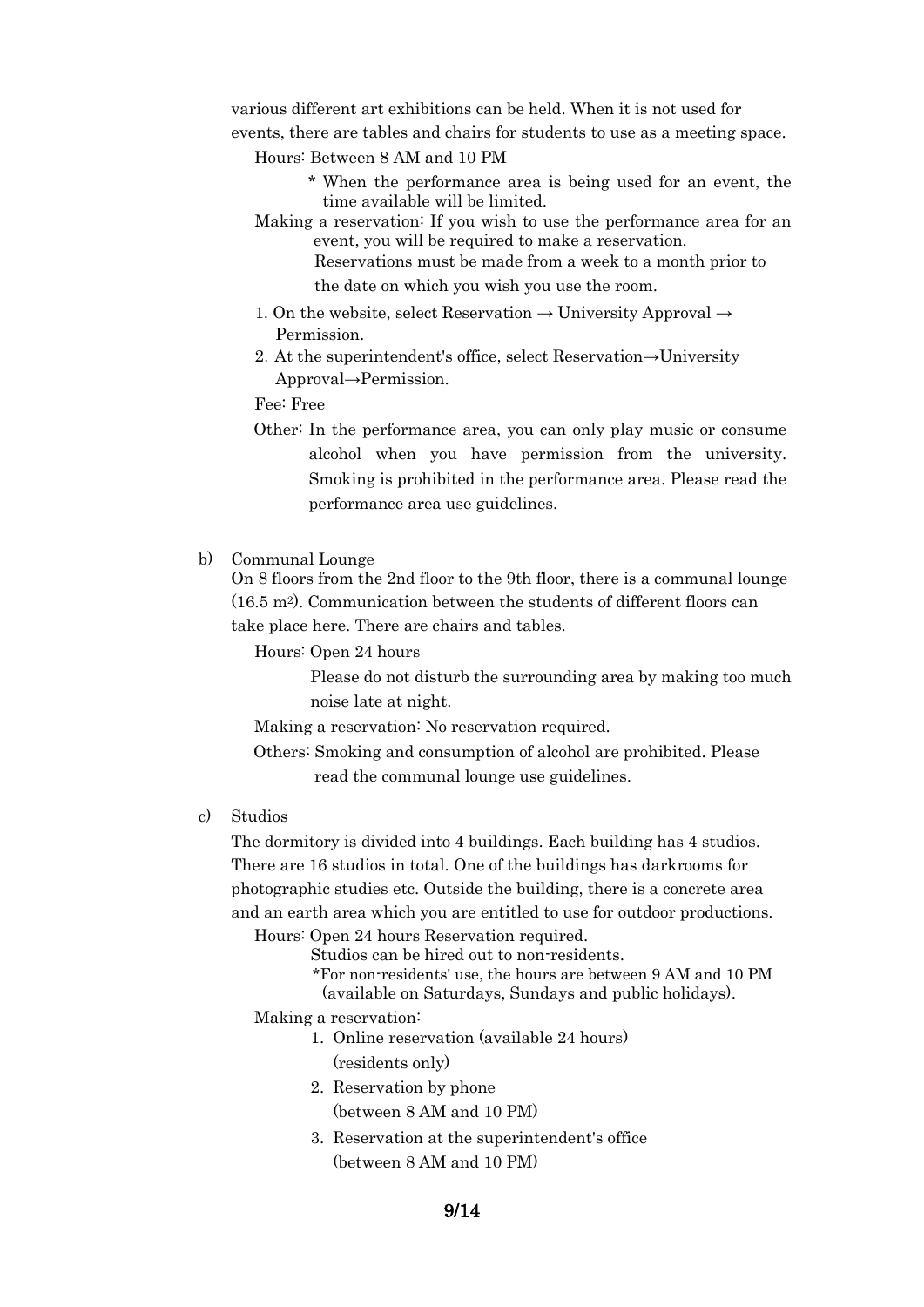- \*For the methods above, reservation must be made from a week to a month prior to the date on which you wish to use the space.
- \*For non-residents, reservations can be made between 7 and 10 days prior to the event.
- \* If you wish to use the space within less than 7 days, please make a reservation at the superintendent's office.
- \* In principle, you are entitled to reserve 1 room. If you need to reserve 2 rooms, make a reservation at the superintendent's office.

Fee: 1 day: 650 yen (tax included)

1 week: 4,100 yen (tax included)

1 month: 15,000 yen (tax included)

- Others: Smoking, consumption of alcohol and staying overnight are prohibited. Please read the studio use guidelines.
- d) Music Practice Rooms

On the 1st floor of the residential building, there are 30 practice rooms. Out of 30 rooms, 27 rooms are approx.  $7 \text{ m}^2$ , and 3 rooms are approx. 14 m<sup>2</sup> with a piano in the room.

Hours: Open 24 hours Reservation required.

Practice rooms can be hired out to non-residents.

For non-residents' use, the hours are between 9 AM and 10 PM

(available on Saturdays, Sundays, and public holidays).

#### Making a reservation:

- 1. Online reservation (available 24 hours) (residents only)
- 2. Reservation by phone

(between 8 AM and 10 PM)

- 3. Reservation at the superintendent's office (between 8 AM and 10 PM)
	- \*When using method 1 or 3 above, reservations can be made from 1 month in advance up to 30 minutes in advance.
	- \*For non-residents, reservation can be made 7 days prior to the day you wish to use the room, but the reservation can only be made at the superintendent's office.

●Fees: Long-term use of the room

Type A rooms can be used for 1 week/1 month/6 months or more. (There is a limit to how long rooms can be booked.)

Type A  $(7 \text{ m}^2)$  4,000 yen/week 15,000 yen/month (tax included)

\* If you wish to use the room for a week or month, please apply at the manager's office. The manager will book the room for a week (7 days) or a month (30 days).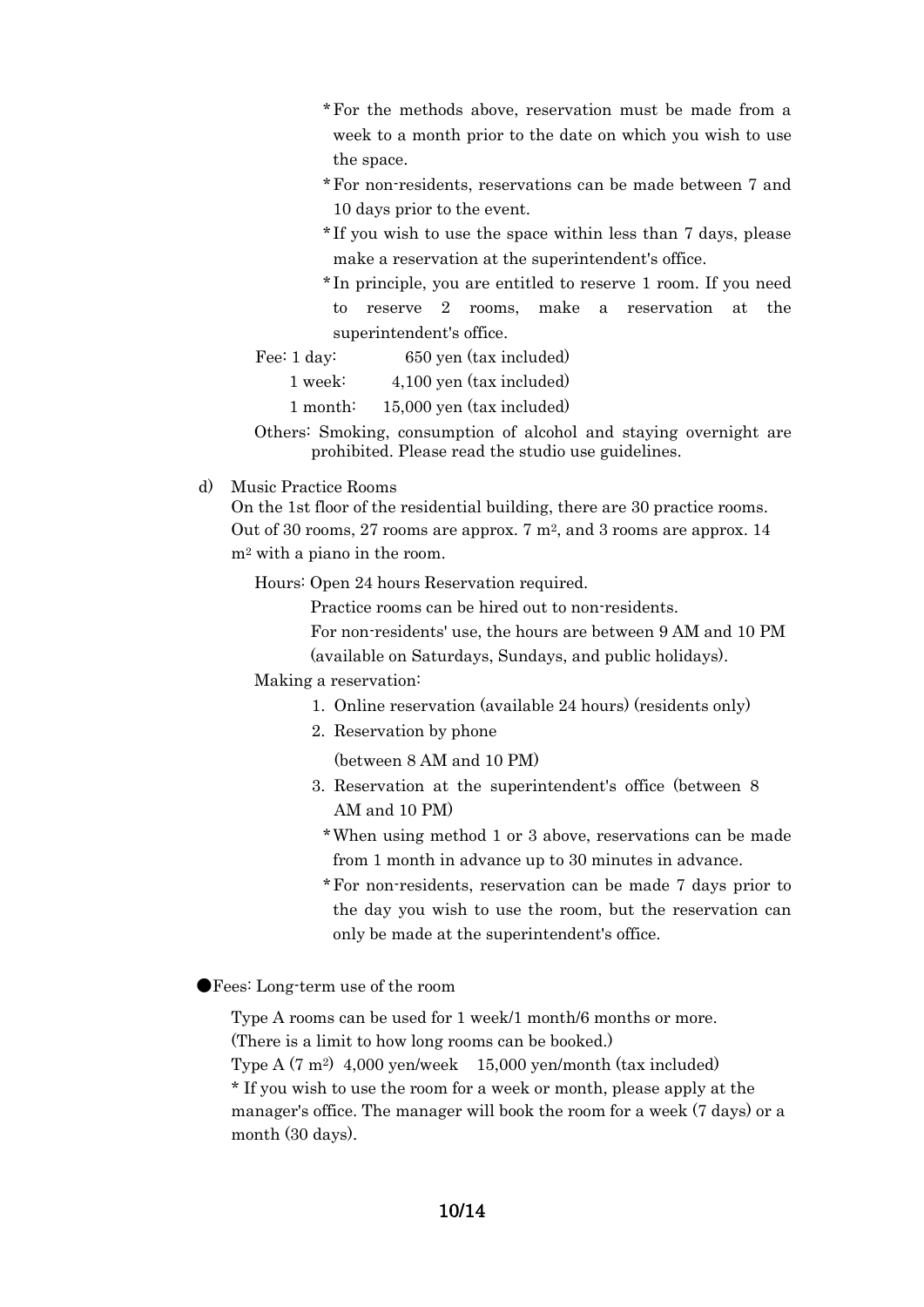\*If you wish to continue using the room for 6 months or more, you can transfer the fees for this together with the dormitory fees when you apply to move in.

・Using the rooms for purposes other than music practice

Music practice rooms that do not include a piano can be used as long-term study rooms or storage rooms.

Please talk to the manager about using these rooms for any other purpose. You can also borrow tables and lightweight tatami mats.

Fees for using the rooms in this way are the same as for long-term use.

●Fees: Use by the hour

| 50 yen/hour (tax included)  |
|-----------------------------|
| 100 yen/hour (tax included) |
| 80 yen/hour (tax included)  |
| 150 yen/hour (tax included) |
|                             |

\*The rooms can also be booked in 30 minute slots.

In this case the fees are half of the fees stated above.

Rooms can only be booked on the hour or 30 minutes past the hour.

Others: Smoking, consumption of alcohol and staying overnight are prohibited. Please read the music practice room guidelines.

#### e) Storage Room

Number of Storage Rooms: 20 rooms (16 rooms in the residential building, 4 rooms near the studios)  $*$  Approx. 3 m<sup>2</sup> Period of Use: by month or by year. Making a reservation: 1. Make a reservation either at the superintendent's office or

through MAINICHI COMNET (residents only) 2. You can make reservations a month prior to the date on

which you wish to start using the storage.

Fee: 3,300 yen per month (tax included)

- \* Please transfer the payment by the date on which you are planning to start using the storage.
- f) Laundry Facilities

On the odd-numbered floors, there are 2 washing machines and 2 dryers. You cannot enter the laundry facilities for the opposite sex. Male and female residents have separate laundry facilities, and they are operated accordingly by the IC information on your room key.

Hours: Between 8 AM and 10 PM

Fee: Washing machine: 100 yen, dryer: (20 minutes) 100 yen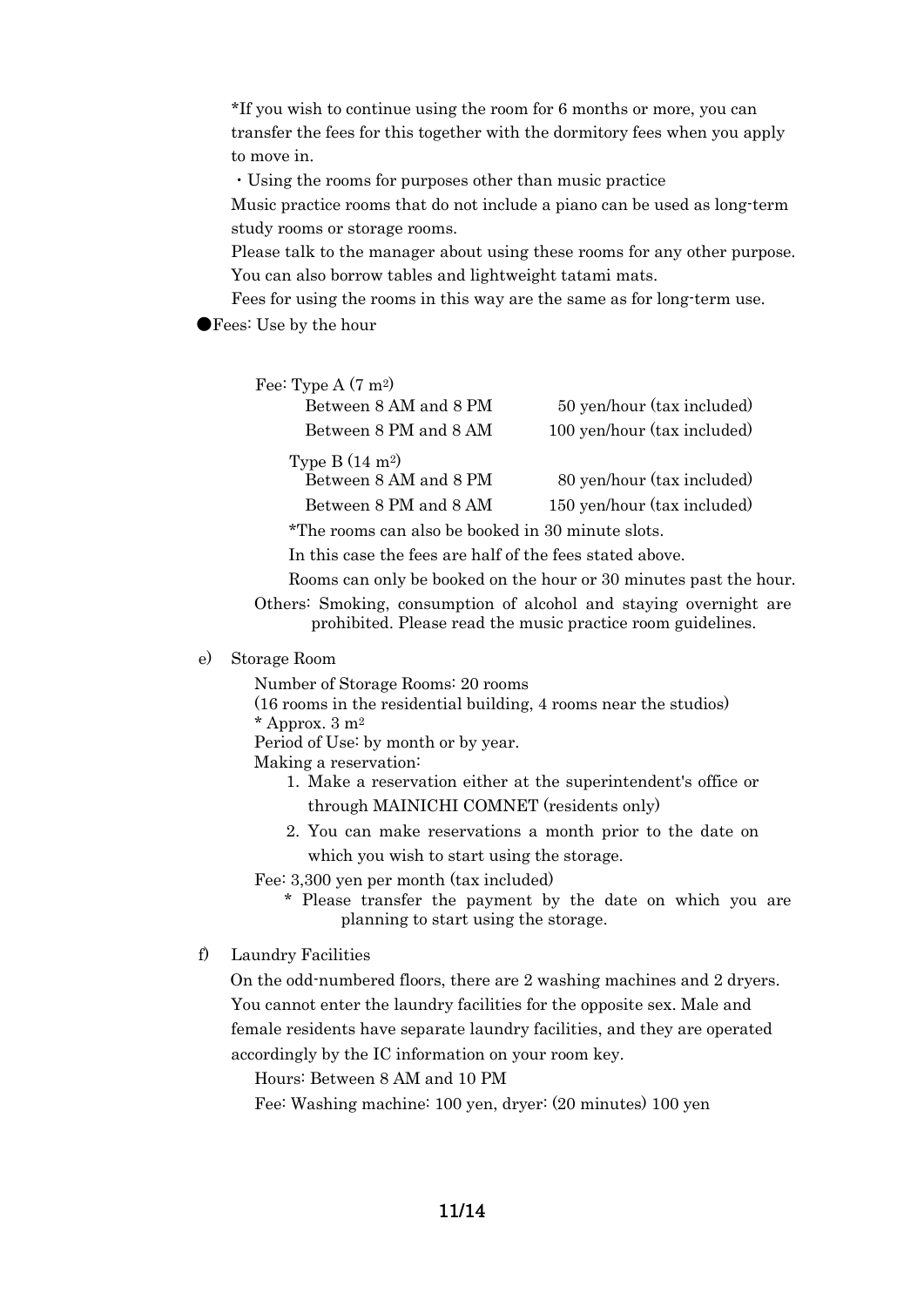# 24. Conditions on the Use of Other Facilities

- a) Although the lights in the communal areas such as the stairs and corridors are not turned off during the night, please refrain from chatting in the communal areas as it may disturb others during the night.
- b) When you use the laundry facilities or the communal lounge, please follow the rules and respect each other within the realm of common sense. The facilities are shared by all the residents. Please use them with due consideration.
- c) Keep the pantry for the performance area clean when you use it. Please keep your own utensils in your room. Please clean the sink after use so that the drainage outlet is not blocked with leftover food. If an accident occurs due to negligence when you are using the communal facilities, you will bear any costs necessary for repair.
- d) It is prohibited to take any of the communal items provided in the pantry (pots, frying pans, microwaves, etc.) to your own room.
- e) Do not leave your washing in the laundry facilities for a long period of time.
- f) Stairs, corridors, and pavements are also used as an evacuation passage in case of emergency. Please do not leave your belongings blocking the passage.

# 25. Restrictions and Prohibited Activities

- a) It is prohibited to duplicate the provided keys.
- b) It is prohibited to replace the room lock or install another room lock (including the cylinder lock). This does not apply if you obtain permission from MAINICHI COMNET. If you change the lock, you will be required to replace the lock back to the original when you move out.
- c) It is prohibited to bring in heavy goods (large cash boxes etc.), dangerous goods (swords, firearms, oil stoves, etc.), unhygienic objects, or any other objects which may disturb others, threaten the lives and/or health of others, and may be harmful to the environment. It is also prohibited to act in a way which may disturb or may be harmful to others.
- d) It is prohibited to act against public order.
- e) It is prohibited to install equipment which affects the limit of the electricity and water facilities.
- f) It is prohibited to engage in activities which may disturb others such as playing musical instruments or playing loud games.

\* This excludes playing musical instruments in a Type B room.

- g) It is prohibited to own pets such as dogs, cats, birds or any animals or fish. It is also prohibited to bring any pets in temporarily.
- h) It is prohibited to use or possess any illicit drugs.
- i) It is prohibited to use nails and screws on the interior and exterior walls, poles, and tiles.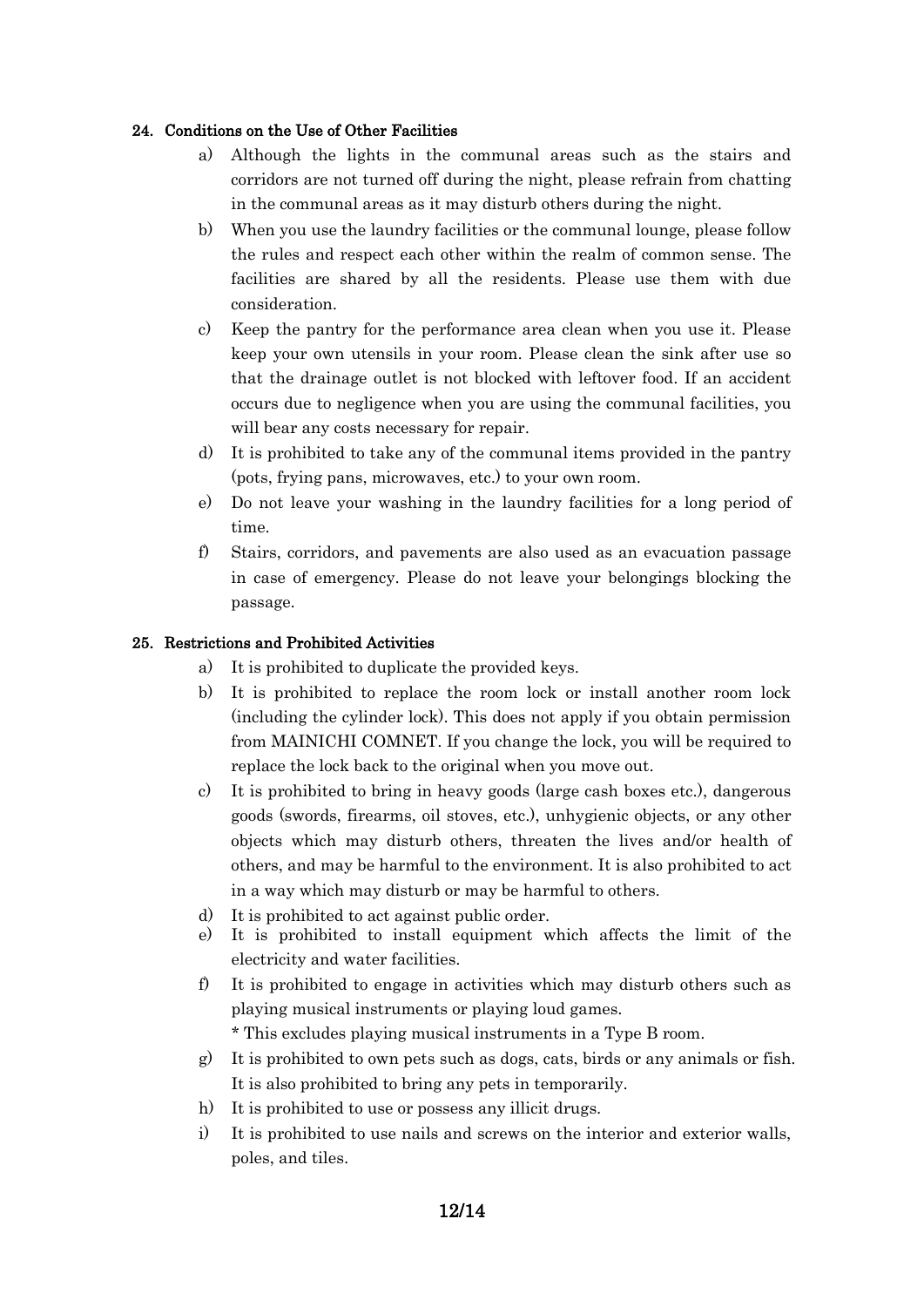- j) It is prohibited to leave your belongings in the communal areas such as stairs, corridors, and pavements, etc.
- k) It is prohibited to disturb others by watching the TV with the volume high or talking loudly late at night.
- l) It is prohibited to sublet the room and its rights partially or entirely and set the interest rate for it.
- m) It is prohibited to renovate or decorate the room, resulting in affecting the current condition of the room.
- n) It is prohibited to use the room as an office for an organized crime group, to sing loudly, and to behave in a way which may affect the residents in the surrounding area.
- o) It is prohibited to engage in religious movements and canvass for a religious group.
- p) It is prohibited to drive onto the premises or park on the premises.
- q) All the other activities which may cause harm to the property are prohibited.

#### 26. Patrol and Room Inspection

We may inspect the room to check whether the above rules are being strictly followed. We may inspect the room if we suspect that you have breached the rules.

#### 27. Internet Connection

You may contact an Internet provider to set up a connection.

#### 28. Security Cameras

The building is equipped with state-of-the-art security cameras.

The security cameras that are installed outside on the top of the building can recognize faces from several hundred meters away, and offer superior security.

#### 29. Superintendent and Security Guard

The superintendent works in the building between 8 AM and 11 PM. Between 11 PM and 8 AM, you can contact a help desk by phone. If there is an emergency during the night, security guards from All Japan Guard System, will come from a base near Kameari station to deal with the problem.

#### 30. Special Contract Matters

This dormitory is a property of Tokyo University of the Arts. You may be asked to leave the dormitory if you disrespect the honor of the university or are considered inappropriate to be a student of the university.